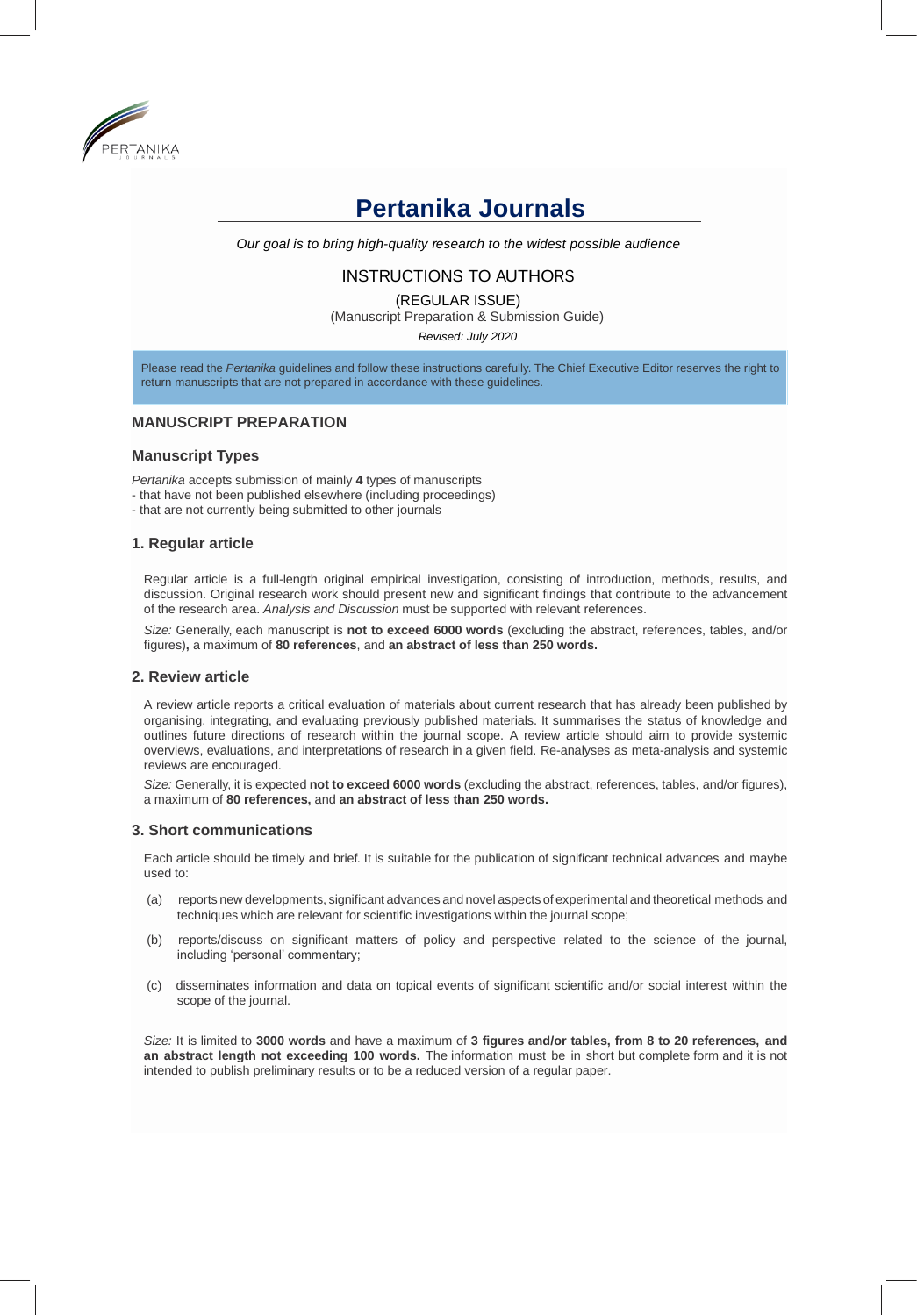

## **4. Others**

Brief reports, case studies, comments, concept papers, letters to the editor, and replies on previously published articles may be considered.

#### **Language Accuracy**

*Pertanika* **emphasises** on the linguistic accuracy of every manuscript published. Articles must be in **English** and they must be competently written and presented in clear and concise grammatical English. Contributors are strongly advised to have the manuscript checked by a colleague with ample experience in writing English manuscripts or a competent English language editor.

Author(s) **may be required to provide a certificate** confirming that their manuscripts have been adequately edited. **All editing costs must be borne by the authors**.

Linguistically hopeless manuscripts will be rejected straightaway (e.g., when the language is so poor that one cannot be sure of what the authors are really trying to say). This process, taken by authors before submission, will greatly facilitate reviewing, and thus, publication.

## **MANUSCRIPT FORMAT**

The paper should be submitted in one-column format with 1.5 line spacing throughout. Authors are advised to use Times New Roman 12-point font and *MS Word* format.

#### *1. Manuscript Structure*

The manuscripts, in general, should be organised in the following order:

#### • **Page 1:** *Running title*

This page should **only** contain the running title of your paper. The running title is an abbreviated title used as the running head on every page of the manuscript. The running title **should not exceed 60 characters, counting letters and spaces.**

## • **Page 2:** *Author(s) and Corresponding author's information*

**General information:** This page should contain the **full title** of your paper **not exceeding 25 words**, with the name of all the authors, institutions and corresponding author's name, institution and full address (Street address, telephone number (including extension), handphone number, and e-mail address) for editorial correspondence. **The corresponding author must be clearly indicated with a superscripted asterisk symbol (\*).**

**Authors' name:** The names of the authors should be named **in full without academic titles.** For Asian (Chinese, Korean, Japanese, Vietnamese), please write first name and middle name before surname (family name). The last name in the sequence is considered the surname.

**Authors' addresses:** Multiple authors with different addresses must indicate their respective addresses separately by superscript numbers.

**Tables/figures list:** A **list** of the number of **black and white/colour figures and tables** should also be indicated on this page. See *"5. Figures & Photographs"* for details.

#### *Example (page 2):*

*In vivo* **Fecundity Evaluation of** *Phaleria macrocarpa* **Extract Supplementation in Male Adult Rats**

*Sui Sien Leong1\* and Mohamad Aziz Dollah2*

*1Department of Animal Sciences and Fishery, Universiti Putra Malaysia, 97008 Bintulu, Sarawak, Malaysia*

*2Department of Biomedical Sciences, Universiti Putra Malaysia, 43400 Serdang, Malaysia*

[leongsuisien@upm.edu.my](mailto:leongsuisien@upm.edu.my) (Sui Sien Leong), Contact numbe[r](mailto:azizdollah@gmail.com) [azizdollah@gmail.com](mailto:azizdollah@gmail.com) (Mohamad Aziz Dollah), Contact number *\*Corresponding author*

*List of Table/Figure: Table 1. Figure 1.*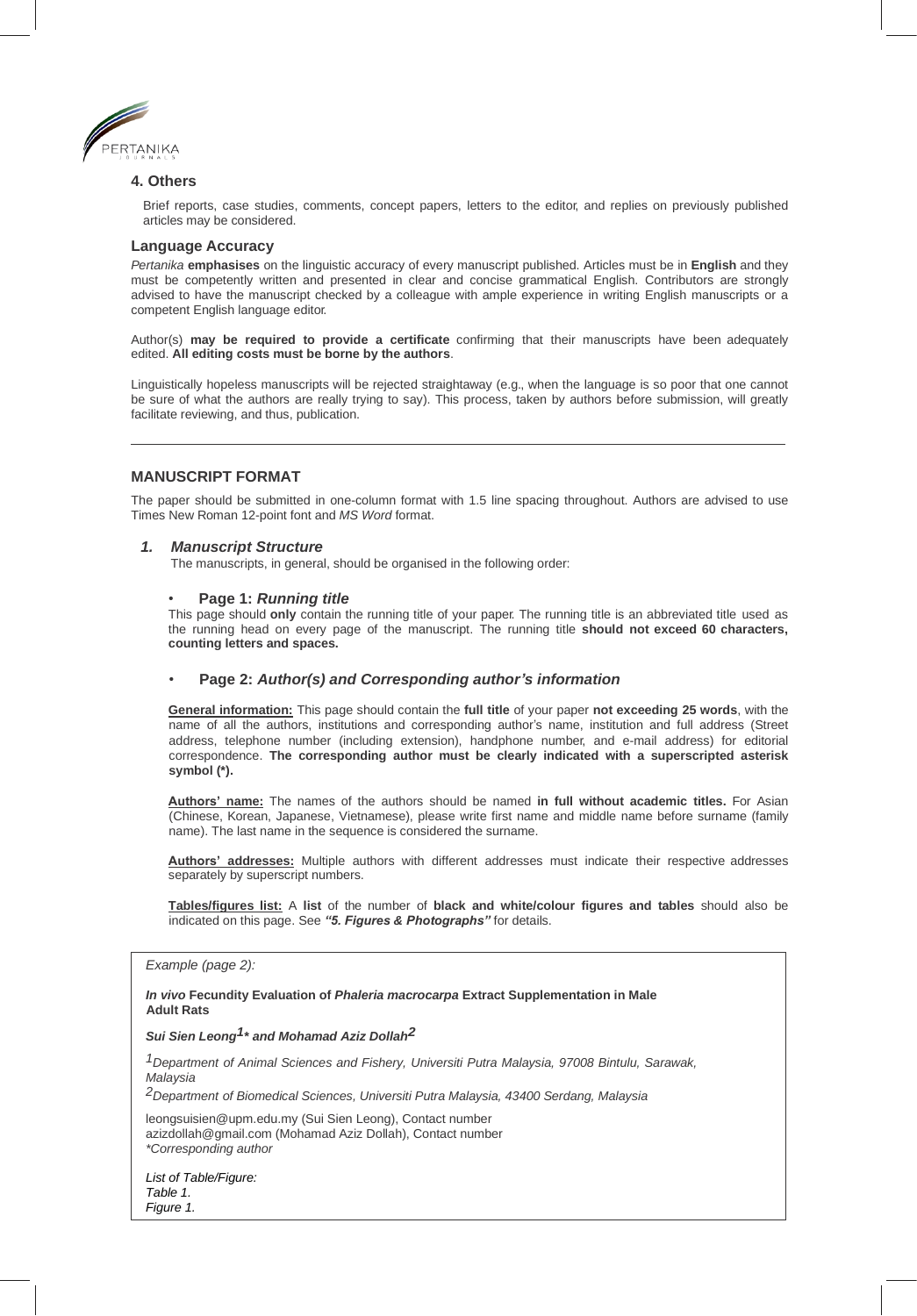

## • **Page 3:** *Abstract*

This page should **repeat** the **full title** of your paper with only the *Abstract*, usually in one paragraph and *Keywords***.**

*Keywords:* **Not more than 8 keywords in alphabetical order** must be provided to describe the content of the manuscript.

## • **Page 4:** *Text*

A regular paper should be prepared with the headings *Introduction, Materials and Methods, Results and Discussions, Conclusions, Acknowledgements, References,* and *Supplementary data* (if any) in this order. The literature review may be part of or separated from the *Introduction*.

| Title                                                                                            | <b>MAKE YOUR ARTICLES AS CONCISE AS POSSIBLE</b>                                                                                                                                                                                                                                                                                                                                                                                                                                            |
|--------------------------------------------------------------------------------------------------|---------------------------------------------------------------------------------------------------------------------------------------------------------------------------------------------------------------------------------------------------------------------------------------------------------------------------------------------------------------------------------------------------------------------------------------------------------------------------------------------|
| Abstract<br>Keywords<br>(IMRAD)<br>Introduction<br><b>Methods</b><br><b>Results</b><br>And       | Most scientific papers are prepared according to a format called IMRAD.<br>The term represents the first letters of the words Introduction, Materials<br>and Methods, Results, And, Discussion. It indicates a pattern or format<br>rather than a complete list of headings or components of research<br>papers; the missing parts of a paper are: Title, Authors, Keywords,<br>Abstract, Conclusions, and References. Additionally, some papers include<br>Acknowledgments and Appendices. |
| <b>Discussions</b><br>Conclusions<br><b>Acknowledgements</b><br>References<br>Supplementary data | The Introduction explains the scope and objective of the study in the light<br>of current knowledge on the subject; the Materials and Methods<br>describes how the study was conducted; the Results section reports what<br>was found in the study; and the Discussion section explains meaning and<br>significance of the results and provides suggestions for future directions<br>of research. The manuscript must be prepared according to the Journal's<br>instructions to authors.    |

# *2. Levels of Heading*

| Level of heading | Format                                          |
|------------------|-------------------------------------------------|
| 1 <sup>st</sup>  | LEFT, BOLD, UPPERCASE                           |
| 2 <sub>nd</sub>  | Flush left, Bold, Capitalise each word          |
| 3 <sup>rd</sup>  | Bold, Capitalise each word, ending with.        |
| 4 <sup>th</sup>  | Bold italic, Capitalise each word, ending with. |

## *3. Equations and Formulae*

These must be set up clearly and should be typed double-spaced. Numbers identifying equations should be in square brackets and placed on the right margin of the text.

#### *4. Tables*

- All tables should be prepared in a form consistent with recent issues of *Pertanika* and should be numbered consecutively with Roman numerals (Table 1, Table 2).
- A brief title should be provided, which should be shown at the top of each table **(APA format):**

Example: Table 1

*PVY infected* Nicotiana tabacum *plants optical density in ELISA*

- Explanatory material should be given in the table legends and footnotes.
- Each table should be prepared on a new page, embedded in the manuscript.
- Authors are advised to keep backup files of all tables.

*\*\* Please submit all tables in Microsoft word format only, because tables submitted as image data cannot be edited for publication and are usually in low-resolution.*

## *5. Figures & Photographs*

- Submit an **original** figure or photograph.
- Line drawings must be clear, with a high black and white contrast.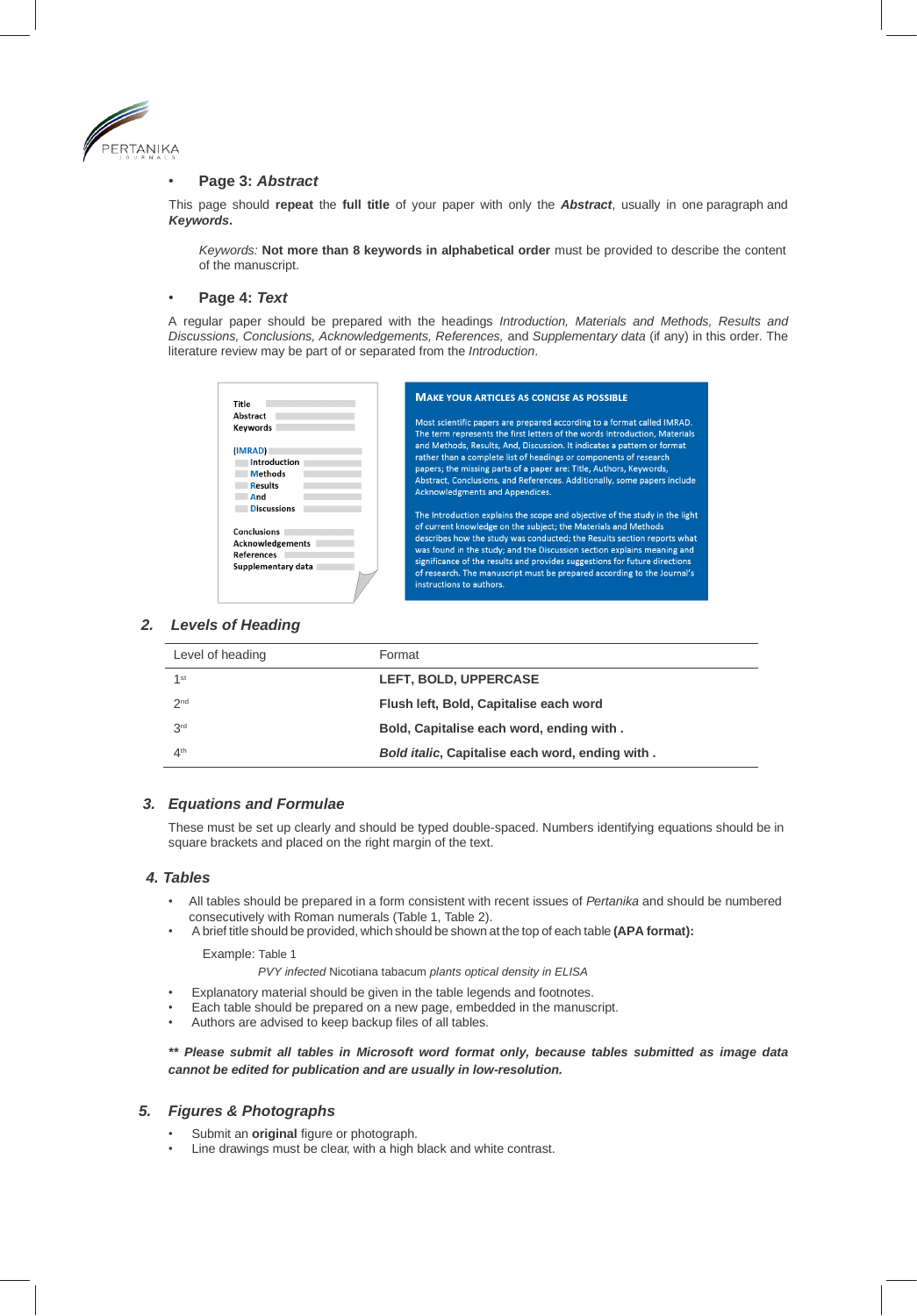

- Each figure or photograph should be prepared on a new page, embedded in the manuscript for reviewing to keep the file of the manuscript under 5 MB.
- These should be numbered consecutively with Roman numerals (Figure 1, Figure 2).
- Provide a brief title, which should be shown at the bottom of each table **(APA format):**

*Example: Figure 1.* PVY-infected *in vitro* callus of *Nicotiana tabacum*

- If a figure has been previously published, acknowledge the original source, and submit written permission from the copyright holder to reproduce the material.
- Authors are advised to keep backup files of all figures.

*\*\* Figures or photographs must also be submitted separately as TIFF or JPEG, because figures or photographs submitted in low-resolution embedded in the manuscript cannot be accepted for publication. For electronic figures, create your figures using applications that are capable of preparing high-resolution TIFF files.*

#### *6. Acknowledgement*

Any individuals and entities who have contributed to the research should be acknowledged appropriately.

# *7. References*

References begin on their own page and are listed in alphabetical order by the first author's last name. Only references cited within the text should be included. All references should be in 12-point font and double-spaced.

**NOTE:** When formatting your references, please follow the **APA-reference style** (6<sup>th</sup> edition) (refer to the examples). Ensure that the references are strictly in the journal's prescribed style, failing which your article will **not be accepted for peer-review**. You may refer to the *Publication Manual of the American Psychological Association* (https://apastyle.apa.org/) for further details.

Examples of reference style are given below:

| <b>Books</b>                                           | <b>Insertion in Text</b>                                                                                                                                                                                                                                                                                 | In Reference List                                                                                                                   |
|--------------------------------------------------------|----------------------------------------------------------------------------------------------------------------------------------------------------------------------------------------------------------------------------------------------------------------------------------------------------------|-------------------------------------------------------------------------------------------------------------------------------------|
| Book with 1-2<br>authors                               | Information prominent' (the author's<br>name is within parentheses):<br>(Cochrane, 2007)<br>$\ldots$ Or<br>'Author prominent' (the author's name<br>is outside the parentheses):<br>Cochrane (2007)                                                                                                      | Cochrane, A. (2007). Understanding urban policy: A<br>critical approach. Malden, United States: Blackwell<br>Publishing.            |
| Book with 3 or<br>more authors<br>(Pertanika's format) | For all in-text references, list only the first<br>author's family name and followed by 'et al.'<br>Information prominent' (the author's<br>name is within parentheses):<br>(Seeley et al., 2011)<br>Or<br>'Author prominent' (the author's name is<br>outside the parentheses):<br>Seeley et al. (2011) | Seeley, R., VanPutte, C., Regan, J., & Russo, A.<br>(2011). Seeley's anatomy & physiology. New York,<br>United States: McGraw-Hill. |

# **Books**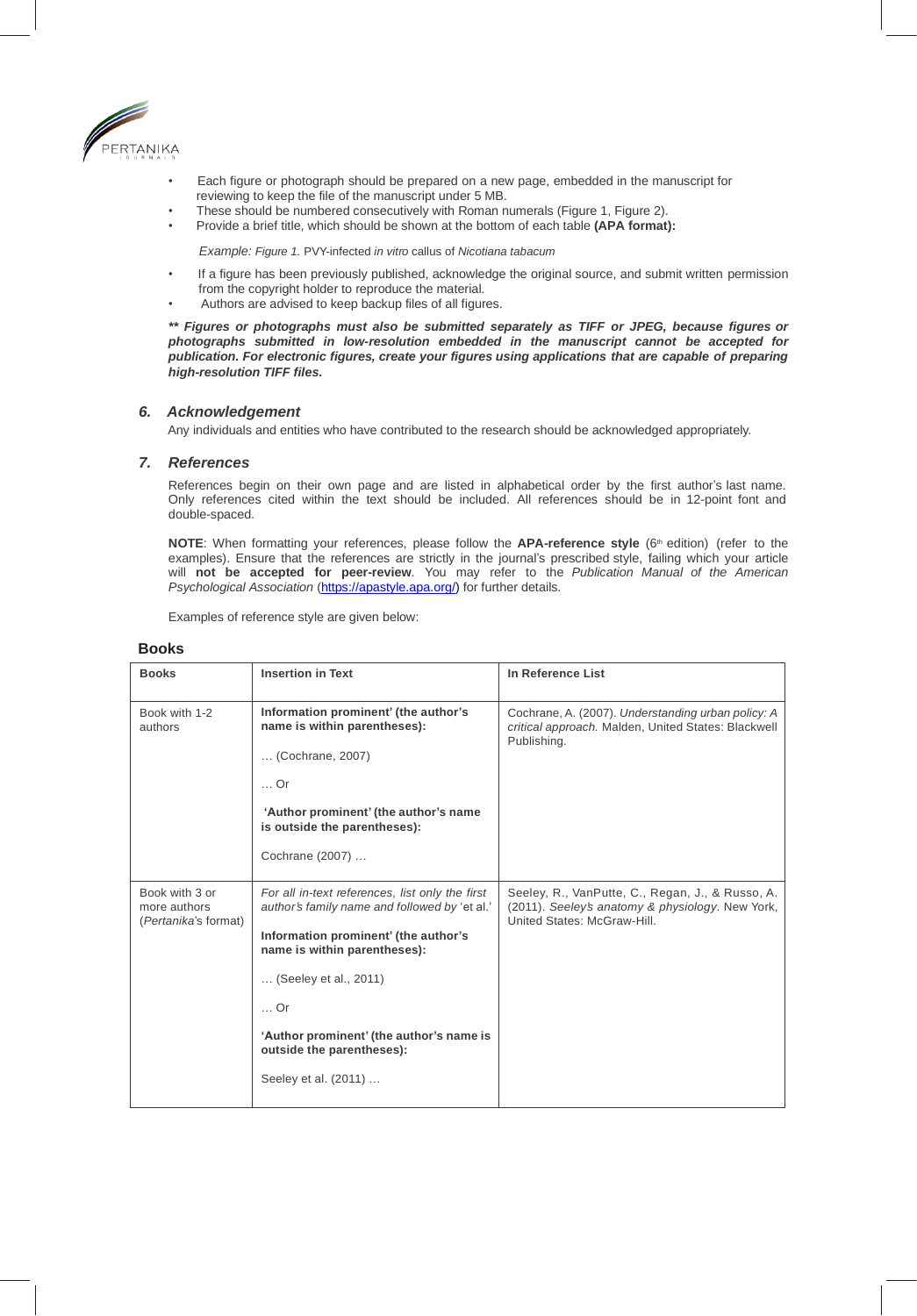

| <b>Books</b>                                                                   | <b>Insertion in Text</b>                                                                         | In Reference List                                                                                                                                              |  |
|--------------------------------------------------------------------------------|--------------------------------------------------------------------------------------------------|----------------------------------------------------------------------------------------------------------------------------------------------------------------|--|
| Book with<br>6-7 authors                                                       | For all in-text references, list only the first<br>author's family name and followed by 'et al.' | Bulliet, R. W., Crossley, P. K., Headrick, D. R.,<br>Hirsch, S. W., Johnson, L. L., & Northrup, D. (2011).<br>The earth and its peoples: A global history (5th |  |
|                                                                                | Information prominent' (the author's<br>name is within parentheses):                             | ed.). Boston, United States: Wadsworth.                                                                                                                        |  |
|                                                                                | (Bulliet et al., 2011)                                                                           |                                                                                                                                                                |  |
|                                                                                | Or                                                                                               |                                                                                                                                                                |  |
|                                                                                | 'Author prominent' (the author's name is<br>outside the parentheses):                            |                                                                                                                                                                |  |
|                                                                                | Bulliet et al. (2011)                                                                            |                                                                                                                                                                |  |
| Book with<br>more than 8 authors                                               | For all in-text references, list only the first<br>author's family name and followed by 'et al.' | For books with eight or more authors, please<br>follow the guidelines for journal articles with eight<br>or more authors.                                      |  |
|                                                                                | A recent study (Edge et al., 2011)<br>concluded that                                             |                                                                                                                                                                |  |
|                                                                                | Or                                                                                               |                                                                                                                                                                |  |
|                                                                                | Edge et al. (2011) concluded that                                                                |                                                                                                                                                                |  |
| Chapter in an<br>edited book                                                   | Information prominent' (the author's<br>name is within parentheses):                             | Richards, K. C. (1997). Views on globalization. In<br>H. L. Vivaldi (Ed.), Australia in a global world (pp.                                                    |  |
|                                                                                | (Richards, 1997)                                                                                 | 29-43). Sydney, Australia: Century.                                                                                                                            |  |
|                                                                                | Or                                                                                               |                                                                                                                                                                |  |
|                                                                                | 'Author prominent' (the author's name<br>is outside the parentheses):                            |                                                                                                                                                                |  |
|                                                                                | Richards (1997)                                                                                  |                                                                                                                                                                |  |
| e-book/online book                                                             | Information prominent' (the author's                                                             | Niemann, S., Greenstein, D., & David, D. (2004).                                                                                                               |  |
|                                                                                | name is within parentheses):<br>(Niemann et al., 2004)                                           | Helping children who are deaf: Family and<br>community support for children who do not hear well.<br>from<br>Retrieved<br>June<br>1,<br>2019,                  |  |
|                                                                                | Or                                                                                               | http://www.hesperian.org/publications_download_<br>deaf.php                                                                                                    |  |
|                                                                                | 'Author prominent' (the author's name                                                            |                                                                                                                                                                |  |
|                                                                                | is outside the parentheses):                                                                     | Schiraldi, G. R. (2001). The post-traumatic stress<br>disorder sourcebook: A guide to healing, recovery,                                                       |  |
|                                                                                | Schiraldi (2001)                                                                                 | and growth [Adobe Digital Editions version].<br>doi:10.1036/0071393722                                                                                         |  |
| Information prominent' (the author's<br>Editor<br>name is within parentheses): |                                                                                                  | Zairi, M. (Ed.). (1999). Best practice: Process<br>innovation management. Oxford, United Kingdom:<br>Butterworth-Heinemann.                                    |  |
|                                                                                | (Zairi, 1999)                                                                                    |                                                                                                                                                                |  |
|                                                                                | Or                                                                                               |                                                                                                                                                                |  |
|                                                                                | 'Author prominent' (the author's name<br>is outside the parentheses):                            |                                                                                                                                                                |  |
|                                                                                | Zairi (1999)                                                                                     |                                                                                                                                                                |  |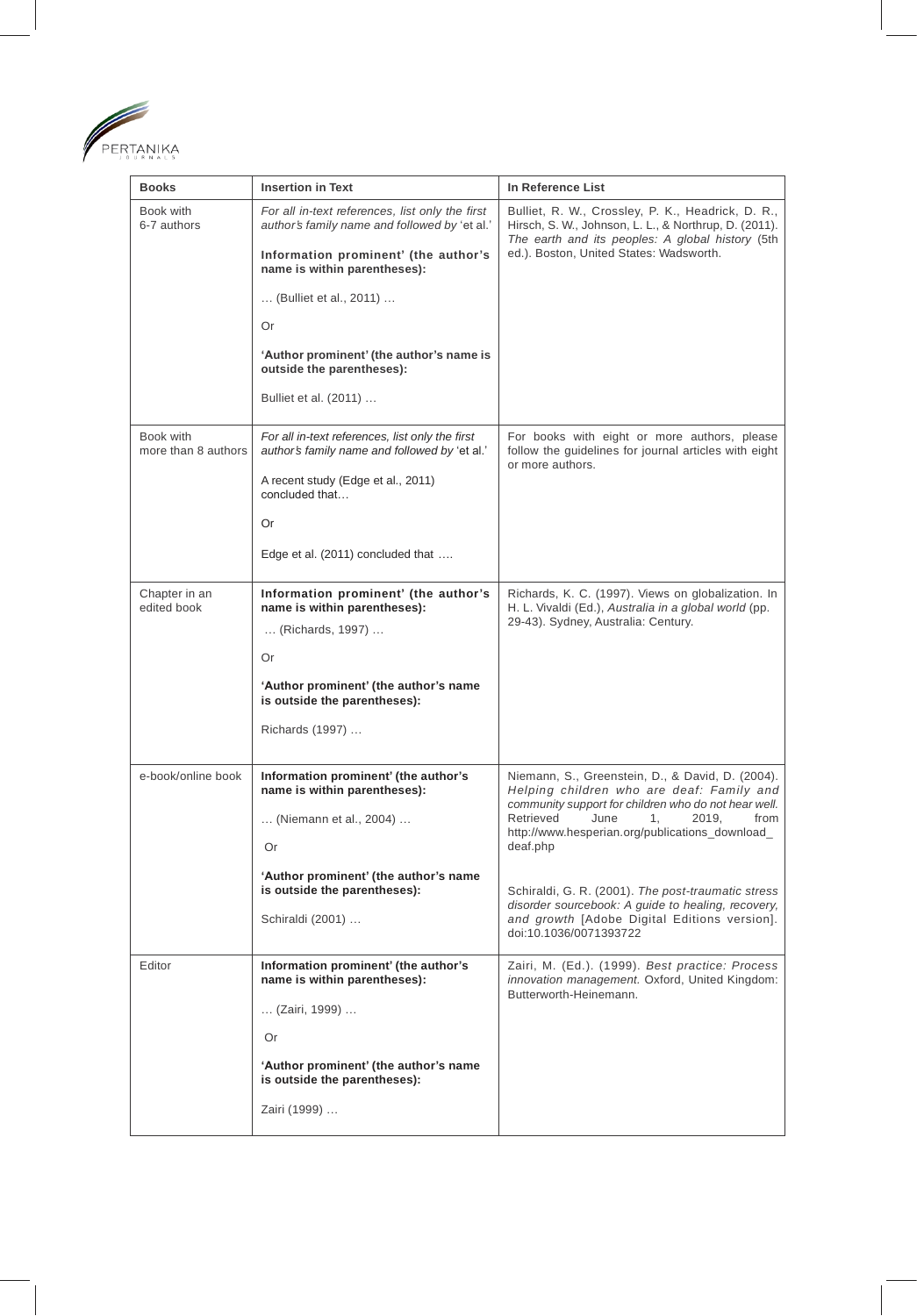

| <b>Books</b>                                                                       | <b>Insertion in Text</b>                                                                                                                                                                                        | In Reference List                                                                                                                                                                                                                                                                         |
|------------------------------------------------------------------------------------|-----------------------------------------------------------------------------------------------------------------------------------------------------------------------------------------------------------------|-------------------------------------------------------------------------------------------------------------------------------------------------------------------------------------------------------------------------------------------------------------------------------------------|
| Several works by<br>the same author<br>in the same year                            | Information prominent' (the author's<br>name is within parentheses):<br>(Fullan, 1996a, 1996b)<br>Or<br>'Author prominent' (the author's name<br>is outside the parentheses):<br>Fullan (1996a, 1996b)          | Fullan, M. (1996a). Leadership for change. In<br>International handbook for educational leadership<br>and administration. New York, United States: Kluwer<br>Academic.<br>Fullan, M. (1996b). The new meaning of<br>educational change. London, United Kingdom:<br>Casell.                |
| Several authors,<br>different years<br>referred to<br>collectively in your<br>work | List sources alphabetically by the family<br>name in the in-text reference in the<br>order in which they appear in the<br>Reference List.<br>The cyclical process (Carr & Kemmis,<br>1986; Dick, 2000) suggests | Carr, W., & Kemmis, S. (1986). Becoming critical:<br>Education knowledge and action research.<br>London, United Kingdom: Falmer Press.<br>Dick, B. (2000). A beginner's guide to action<br>research. Retrieved June 1, 2019, from http://www.<br>scu.edu.au/schools/gcm/ar/arp/guide.html |

# **Journals**

| Journals                                                                | <b>Insertion in Text</b>                                                                         | In Reference List                                                                                                                              |
|-------------------------------------------------------------------------|--------------------------------------------------------------------------------------------------|------------------------------------------------------------------------------------------------------------------------------------------------|
| Journal article with<br>1-2 authors                                     | Information prominent' (the author's<br>name is within parentheses):                             | Kramer, E., & Bloggs, T. (2002). On quality in art<br>and art therapy. American Journal of Art                                                 |
|                                                                         | (Kramer & Bloggs, 2002)                                                                          | Therapy, 40, 218-231.                                                                                                                          |
|                                                                         | Or                                                                                               |                                                                                                                                                |
|                                                                         | 'Author prominent' (the author's name<br>is outside the parentheses):                            |                                                                                                                                                |
|                                                                         | Kramer and Bloggs (2002)                                                                         |                                                                                                                                                |
|                                                                         |                                                                                                  |                                                                                                                                                |
| Journal article with<br>3 or more<br>authors<br>(Pertanika's<br>format) | For all in-text references, list only the first<br>author's family name and followed by 'et al.' | Erlo, A., Ervasti, J., Kuosma, E., & Mattila, P.<br>(2008). Evaluation of an organizational stress<br>management program in a municipal public |
|                                                                         | Information prominent' (the author's<br>name is within parentheses):                             | works organization. Journal of Occupational<br>Health Psychology, 13(1),<br>10-23.<br>doi:<br>10.1037/1076-8998.13.1.10                        |
|                                                                         | (Erlo et al., 2008)                                                                              |                                                                                                                                                |
|                                                                         | Or                                                                                               |                                                                                                                                                |
|                                                                         | 'Author prominent' (the author's name is<br>outside the parentheses):                            |                                                                                                                                                |
|                                                                         | Erlo et al. (2008)                                                                               |                                                                                                                                                |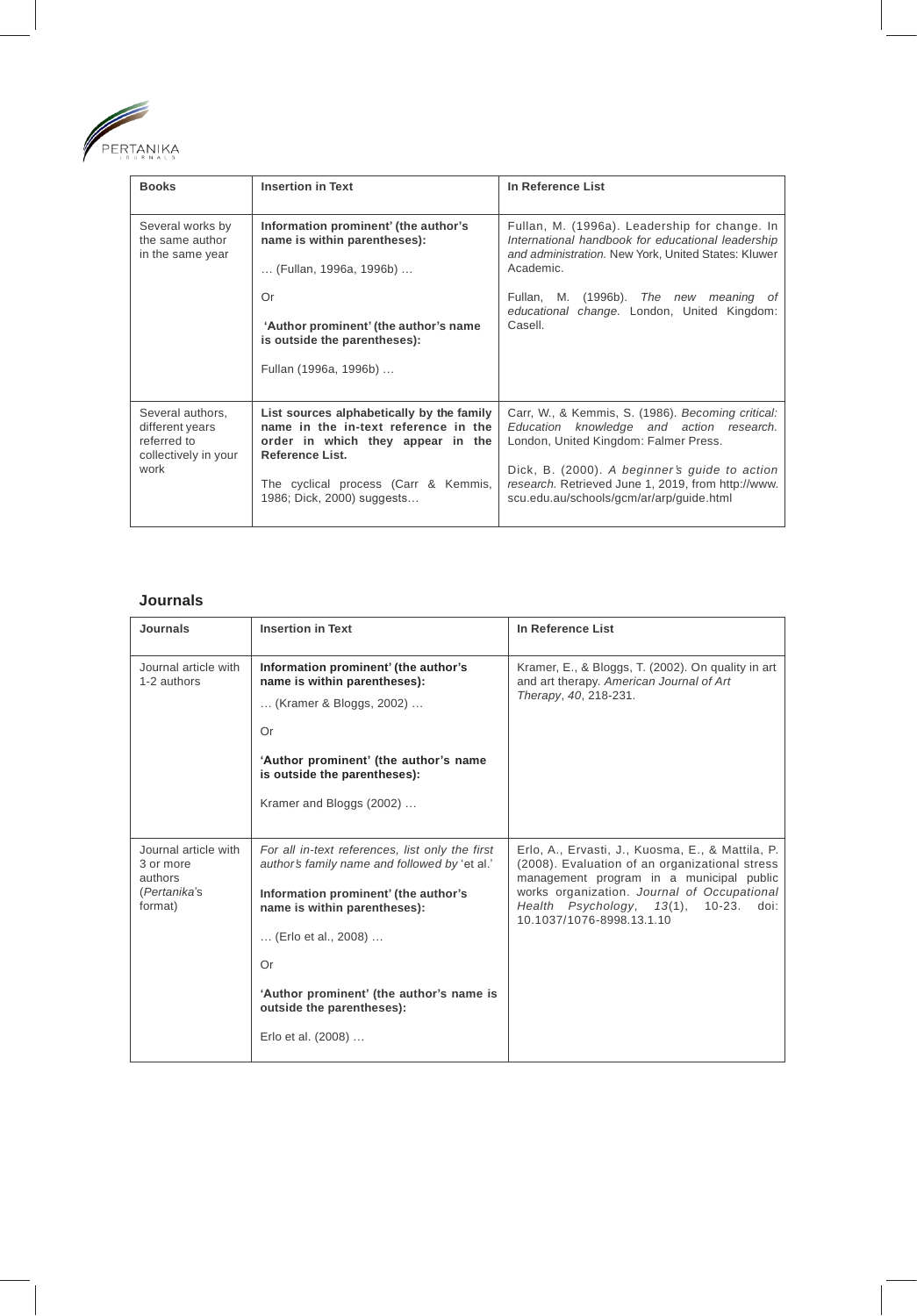

| Journal article with<br>6-7 authors                    | For all in-text references, list only the first<br>author's family name and followed by 'et al.'<br>Information prominent' (the author's<br>name is within parentheses):<br>(Restouin et al., 2009)<br>$\ldots$ Or<br>'Author prominent' (the author's name is<br>outside the parentheses):<br>Restouin et al. (2009) | Restouin, A., Aresta, S., Prébet, T., Borg, J.,<br>Badache, A., & Collette, Y. (2009). A simplified,<br>96-well-adapted, ATP luminescence-base<br>d motility assay. BioTechniques, 47, 871-875.<br>doi:10.2144/000113250                                                                                                                           |
|--------------------------------------------------------|-----------------------------------------------------------------------------------------------------------------------------------------------------------------------------------------------------------------------------------------------------------------------------------------------------------------------|----------------------------------------------------------------------------------------------------------------------------------------------------------------------------------------------------------------------------------------------------------------------------------------------------------------------------------------------------|
| Journal article with<br>more than 8 or<br>more authors | Information prominent' (the author's<br>name is within parentheses):<br>(Steel et al., 2010)<br>Or<br>'Author prominent' (the author's name<br>is outside the parentheses):<br>Steel et al. (2010)                                                                                                                    | Steel, J., Youssef, M., Pfeifer, R., Ramirez, J.<br>M., Probst, C., Sellei, R.,  & Pape, H. C. (2010).<br>Health-related quality of life in patients with<br>multiple injuries and traumatic brain injury<br>10+ years postinjury. Journal of Trauma: Injury,<br>Infection, and Critical Care, 69(3), 523-531. doi:<br>10.1097/TA.0b013e3181e90c24 |
| Journal article with<br><b>DOI</b>                     | Information prominent' (the author's<br>name is within parentheses):<br>(Shaw et al., 2005)<br>Or<br>'Author prominent' (the author's name<br>is outside the parentheses):<br>Shaw et al. (2005)                                                                                                                      | Shaw, K., O'Rourke, P., Del Mar, C., & Kenardy, J.<br>(2005). Psychological interventions for overweight<br>or obesity. The Cochrane Database<br>of<br>Systematic<br>Reviews<br>(2).<br>doi:10.1002/14651858.CD003818.pub2                                                                                                                         |

# **Newspapers**

| <b>Newspapers</b>                        | <b>Insertion in Text</b>                         | In Reference List                                                                                                                                                       |
|------------------------------------------|--------------------------------------------------|-------------------------------------------------------------------------------------------------------------------------------------------------------------------------|
| Newspaper article -<br>with an author    | (Waterford, 2007)                                | Waterford, J. (2007, May 30). Bill of rights gets it<br>wrong. The Canberra Times, p. 11.                                                                               |
| Newspaper article -<br>without an author | $\ldots$ ("Internet pioneer", 2007) $\ldots$     | Internet pioneer to oversee network redesign.<br>(2007, May 28). The Canberra Times, p. 15.                                                                             |
| Article in a<br>newsletter               | ("Australians and the Western Front",<br>$2009)$ | Australians and the Western Front. (2009,<br>November). Ozculture newsletter. Retrieved<br>June 1, 2019, from<br>http://www.cultureandrecreation.gov.au/<br>newsletter/ |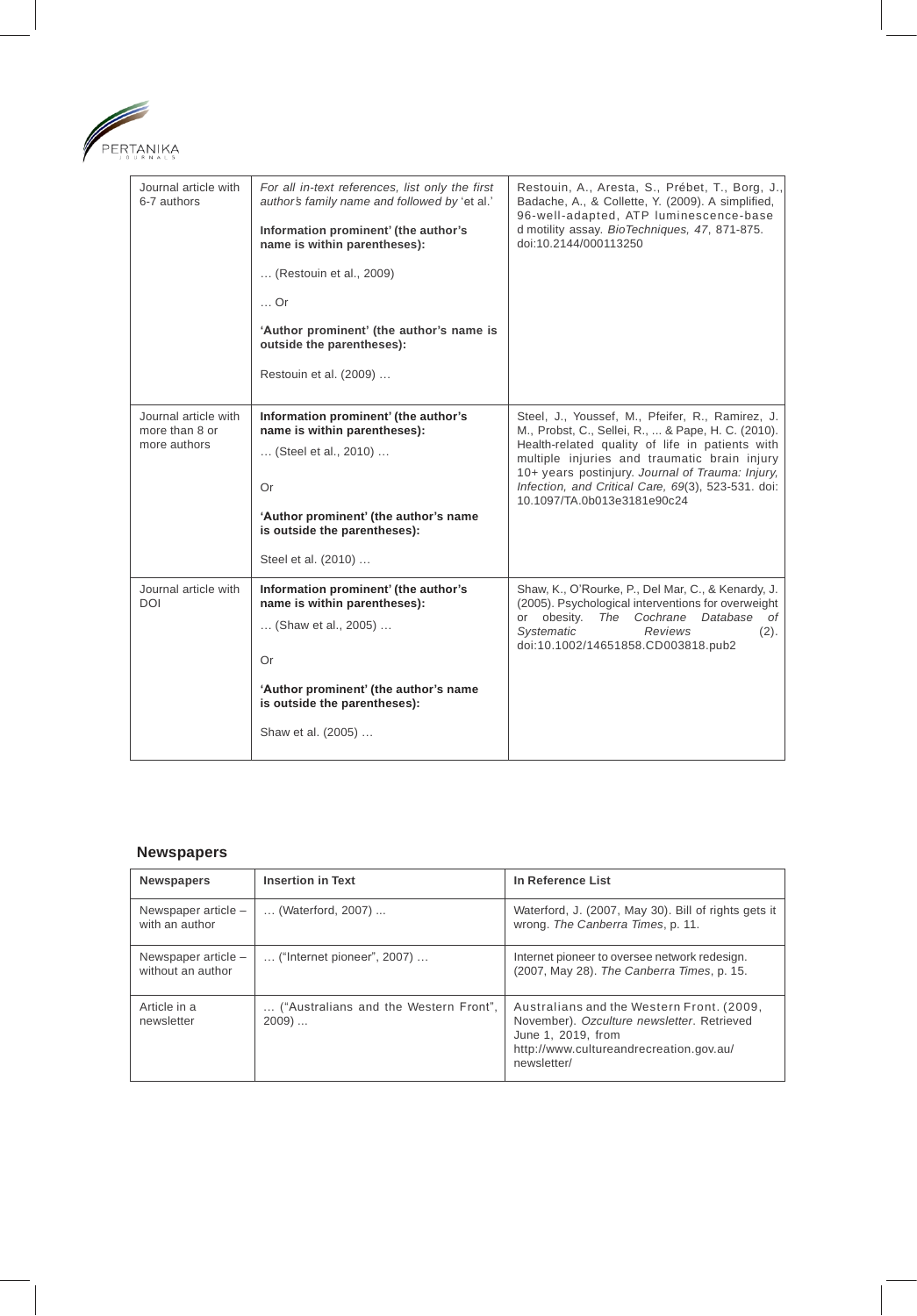

# **Conference / Seminar Papers**

| <b>Conference / Seminar Papers</b>                                                                                                                                                                  | <b>Insertion in Text</b>                            | In Reference List                                                                                                                                                                                                                                                                                                                                                                                        |
|-----------------------------------------------------------------------------------------------------------------------------------------------------------------------------------------------------|-----------------------------------------------------|----------------------------------------------------------------------------------------------------------------------------------------------------------------------------------------------------------------------------------------------------------------------------------------------------------------------------------------------------------------------------------------------------------|
| $Print -$<br>If the paper is from a book,<br>use the book chapter citation<br>format. If it is from regularly<br>published proceedings (e.g.<br>annual), use the Journal<br>article citation format | $\ldots$ (Edge, 1996) $\ldots$<br>Or<br>Edge (1996) | Edge, M. (1996). Lifetime prediction: Fact or fancy? In M.<br>S. Koch, T. Padfield, J. S. Johnsen, & U. B. Kejser<br>(Eds.), Proceedings of the Conference on Research<br>Techniques in Photographic Conservation (pp. 97-100).<br>Copenhagen, Denmark: Royal Danish Academy of Fine<br>Arts.                                                                                                            |
| Online                                                                                                                                                                                              | (Tester, 2008)<br>Or<br>Tester (2008)               | Tester, J. W. (2008). The future of geothermal energy as a<br>major global energy supplier. In H. Gurgenci & A. R. Budd<br>(Eds.), Proceedings of the Sir Mark Oliphant International<br>Frontiers of Science and Technology<br>Australian<br>Geothermal Energy Conference. Canberra, Australia:<br>Geoscience Australia. Retrieved June 1, 2019, from<br>http://www.ga.gov. au/image_cache/ GA11825.pdf |

# **Government Publications**

| Government<br><b>Publications</b> | <b>Insertion in Text</b>                                                                                                                                                                                                                                              | In Reference List                                                                                                                                                    |
|-----------------------------------|-----------------------------------------------------------------------------------------------------------------------------------------------------------------------------------------------------------------------------------------------------------------------|----------------------------------------------------------------------------------------------------------------------------------------------------------------------|
| Government as author              | First in-text reference: Spell out the full<br>name with the abbreviation of the body.<br>(Department of Finance and Administration<br>[DOFA], 2006)<br>Subsequent in-text reference/s:<br>Use the abbreviation of the<br>body.<br>$\ldots$ (DOFA, 2006) $\ldots$     | Department of Finance and Administration.<br>(2006). Delivering Australian Government<br>Managing multiple<br>services:<br>channels.<br>Canberra, Australia: Author. |
| Government report<br>- online     | First in-text reference: Spell out the full<br>name with the abbreviation of the body.<br>(Department of the Prime Minister and<br>Cabinet [PM&C], 2008)<br>Subsequent in-text reference/s:<br>Use the abbreviation of the<br>body.<br>$\ldots$ (PM&C, 2008) $\ldots$ | Department of the Prime Minister and<br>Cabinet. (2008). Families in Australia: 2008.<br>Retrieved June 1, 2019, from http://www                                     |

# *8. General Guidelines*

**Abbreviations**: Define alphabetically, other than abbreviations that can be used without definition. Words or phrases that are abbreviated in the *Introduction* and following text should be written out in full the first time that they appear in the text, with each abbreviated form in parenthesis. Include the common name or scientific name, or both, of animal and plant materials.

**Authors' Affiliation**: The primary affiliation for each author should be the institution where the majority of their<br>work was done. If an author has subsequently moved to another institution, the current address may also stated in the footer.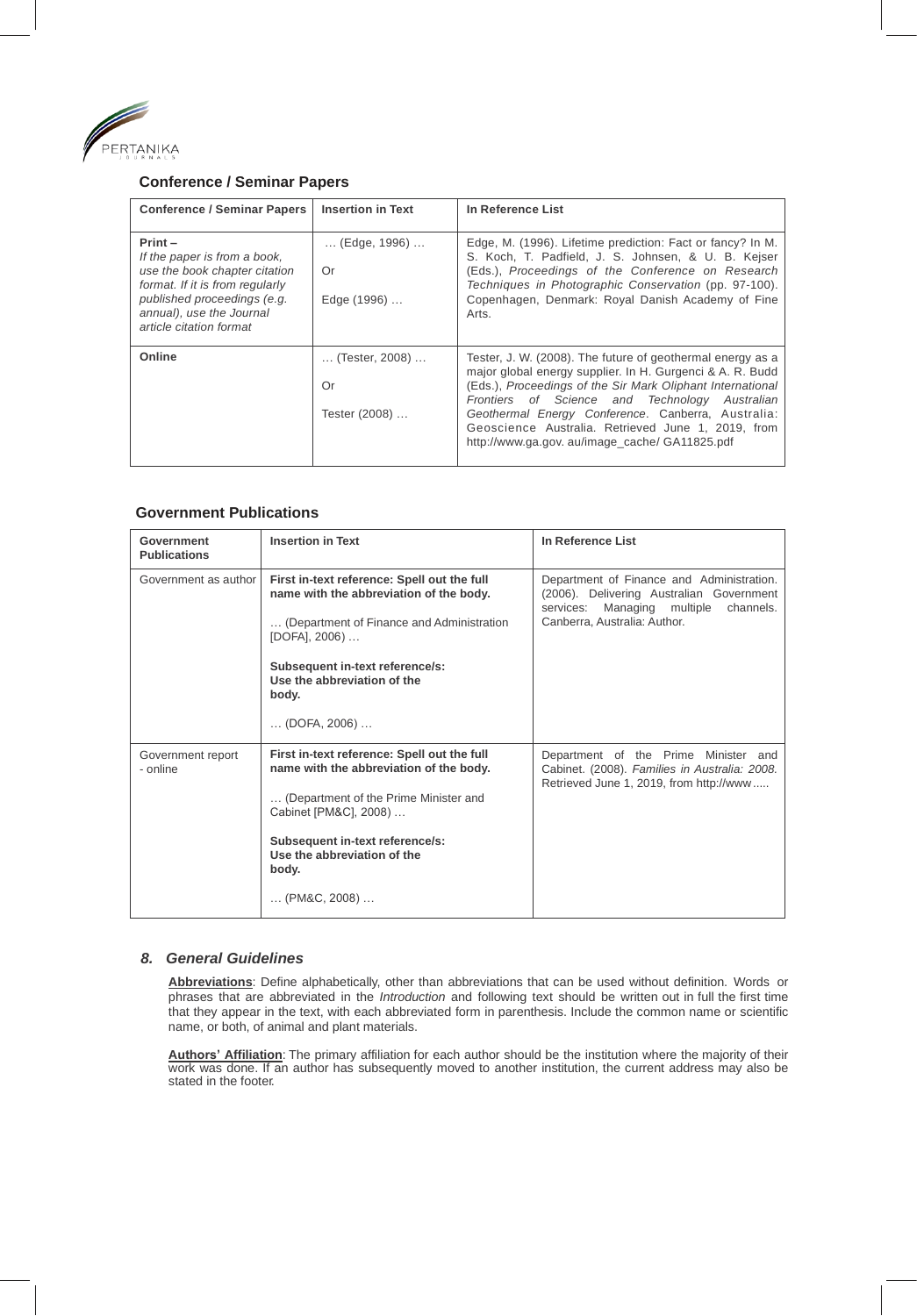

**Co-Authors**: The commonly accepted guideline for authorship is that one must have substantially contributed to the development of the paper and share accountability for the results. Researchers should decide who will be an author and what order they will be listed depending upon their order of importance to the study. Other contributions should be cited in the manuscript's *Acknowledgements*.

**Similarity Index**: All articles received must undergo the initial screening for originality before being sent for peer review. *Pertanika* does not accept any article with a similarity index exceeding **20%**.

**Copyright Permissions**: Authors should seek necessary permissions for quotations, artwork, boxes or tables taken from other publications or other freely available sources on the Internet before submission to *Pertanika*. The *Acknowledgement* must be given to the original source in the illustration legend, in a table footnote, or at the end of the quotation.

**Footnotes**: Current addresses of authors if different from heading may be inserted here.

**Page Numbering**: Every page of the manuscript, including the title page, references, and tables should be numbered.

**Spelling**: The journal uses American or British spelling and authors may follow the latest edition of the Oxford Advanced Learner's Dictionary for British spellings. Each manuscript should follow one type of spelling only.

## **SUBMISSION OF MANUSCRIPTS**

All submissions must be made electronically using the **ScholarOne™ online submission system**, a web-based portal by Clarivate Analytics. For more information, go to our web page and click "**Online Submission (ScholarOneTM)**".

#### **Submission Checklist**

#### **1. MANUSCRIPT:**

Ensure your manuscript has followed the *Pertanika* style particularly the first-4-pages as explained earlier. The article should be written in a good academic style and provide an accurate and succinct description of the contents ensuring that grammar and spelling errors have been corrected before submission. It should also not exceed the suggested length.

#### **2. DECLARATION FORM:**

- Author has to sign a declaration form. In signing the form, authors declare that the work submitted for publication is original, previously unpublished, and not under consideration for any publication elsewhere.
- Author has to agree to pay the publishing fee once the paper is accepted for publication in *Pertanika*.

#### **3. COVER LETTER:**

In Step 6 of the ScholarOne system, author is asked to upload a cover letter in *Pertanika* format. Please ignore this instruction and replace the cover letter with the Declaration Form.

#### *Note:*

**COPYRIGHT FORM**: Author will be asked to sign a copyright form when the paper is accepted. In signing the form, it is assumed that authors have obtained permission to use any copyrighted or previously published material. All authors must read and agree to the conditions outlined in the form and must sign the form or agree that the corresponding author can sign on their behalf. Articles cannot be published until a signed form (original pen-to-paper signature) has been received.

Visit our Journal's website for more details a[t http://www.pertanika.upm.edu.my/](http://www.pertanika.upm.edu.my/)

# **ACCESS TO PUBLISHED MATERIALS**

Under the journal's open access initiative, authors can choose to download free material (via PDF link) from any of the journal issues from *Pertanika*'s website. Under "**Browse Journals**" you will see a link, "*Regular Issue*", "*Special Issue"* or "*Archives*". Here you will get access to all current and back-issues from 1978 onwards. No hard copy of journals or offprints are printed.

Visit our Journal's website at [http://www.pertanika.upm.edu.my/regular\\_issues.php](http://www.pertanika.upm.edu.my/regular_issues.php) for "Regular Issue" [http://www.pertanika.upm.edu.my/cspecial\\_issues.php](http://www.pertanika.upm.edu.my/cspecial_issues.php) for "Special Issue" [http://www.pertanika.upm.edu.my/journal\\_archives.php](http://www.pertanika.upm.edu.my/journal_archives.php) for "Archives"